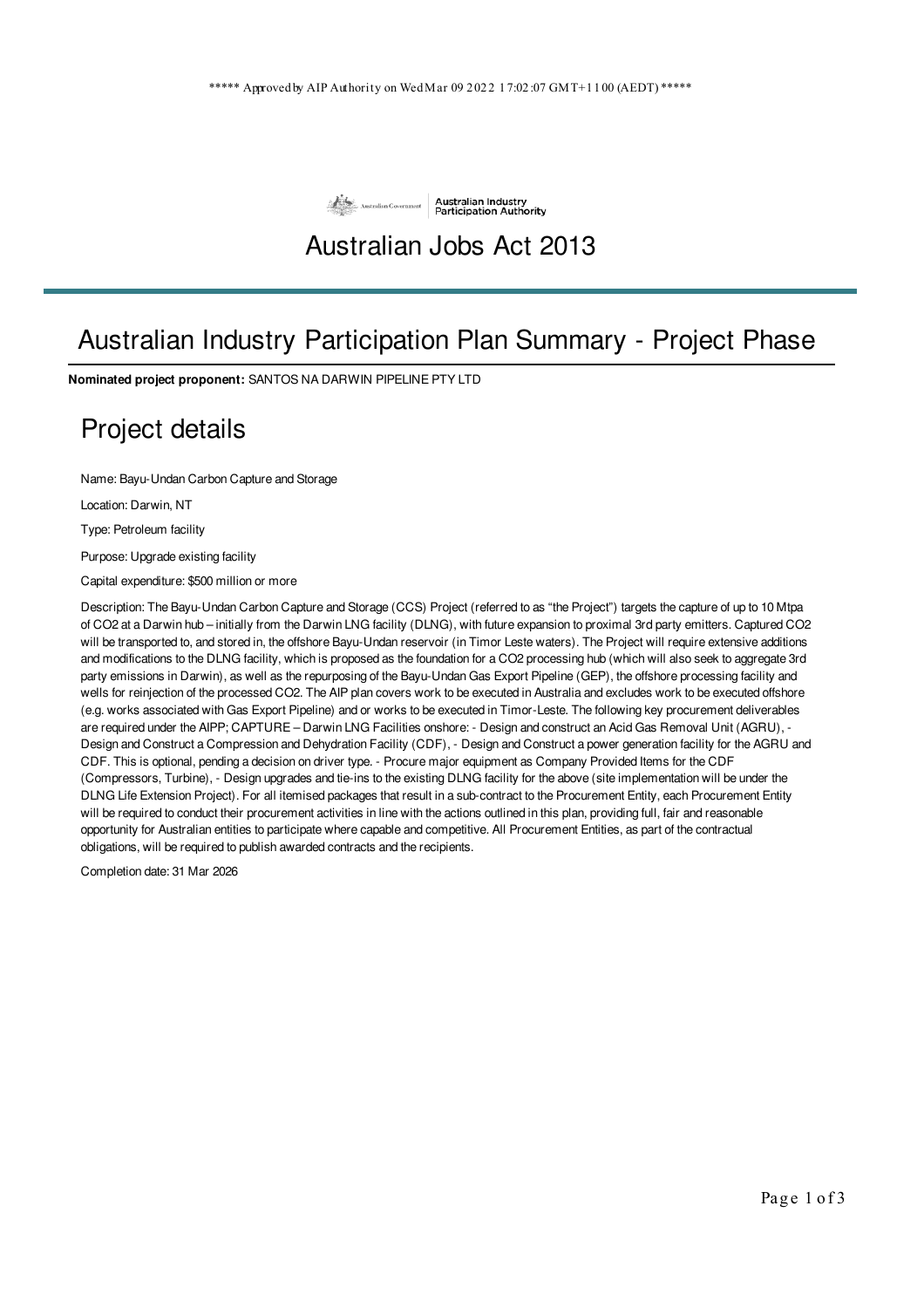# Key goods and services

Indicative list of key goods and services to be acquired for the project:

| Key goods and services                                 | <b>Opportunities for</b><br>Australian entities | <b>Opportunities for</b><br>non-Australian<br>entities | <b>Explanation for no opportunities for</b><br><b>Australian entities</b> |
|--------------------------------------------------------|-------------------------------------------------|--------------------------------------------------------|---------------------------------------------------------------------------|
| Membrane Pre-Treatment (Guard<br>Bed, Particle Filter) | Yes                                             | Yes                                                    |                                                                           |
| Acid Gas Removal Membrane Skid                         | Yes                                             | Yes                                                    |                                                                           |
| Membrane Compressor Package                            | Yes                                             | Yes                                                    |                                                                           |
| <b>Thermal Oxidiser</b>                                | Yes                                             | Yes                                                    |                                                                           |
| Mol Sieve Adsorbers                                    | Yes                                             | Yes                                                    |                                                                           |
| Mol Sieve                                              | Yes                                             | Yes                                                    |                                                                           |
| Adsorption Regen Heater                                | Yes                                             | Yes                                                    |                                                                           |
| <b>Gas Export Compressor</b>                           | Yes                                             | Yes                                                    |                                                                           |
| Gas Export Metering                                    | Yes                                             | Yes                                                    |                                                                           |
| <b>Transformer Packages</b>                            | Yes                                             | Yes                                                    |                                                                           |
| <b>Switch Board Packages</b>                           | Yes                                             | Yes                                                    |                                                                           |
| Elevated Flare                                         | Yes                                             | Yes                                                    |                                                                           |
| Wet Flare Extension                                    | Yes                                             | Yes                                                    |                                                                           |
| Instrument & Plant Air Package                         | Yes                                             | Yes                                                    |                                                                           |
| Inert Gas Package                                      | Yes                                             | Yes                                                    |                                                                           |
| Substation and Buildings                               | Yes                                             | Yes                                                    |                                                                           |

 $\check{}$ An Australian entity is an entity with an ABN or ACN

Project standards:

```
Australian
```
International

It is a Santos requirement that standards utilised on the project are either Australian or internationally recognised equivalents, unless otherwise justified due to other requirements.

# Supplier information and communication

Project proponent's contact person for supplier enquiries:

**Contact person name** David Royle **Contact person position** Resources Coordinator **Phone number** 0889229422 **E-mail** David.royle@icnnt.org.au

Project proponent website: www.santos.com

Project opportunities website: www.BayuUndanCCS.icn.org.au

Supplier engagement and communication actions :

Engage with vendor identification agencies on project opportunities and bid processes Conduct supplier information briefings on project opportunities and bid processes Issue media releases or ASX announcements on project developments and opportunities Develop and distribute a supplier information guide for the project Directly contact suppliers with information on project opportunities and bid processes